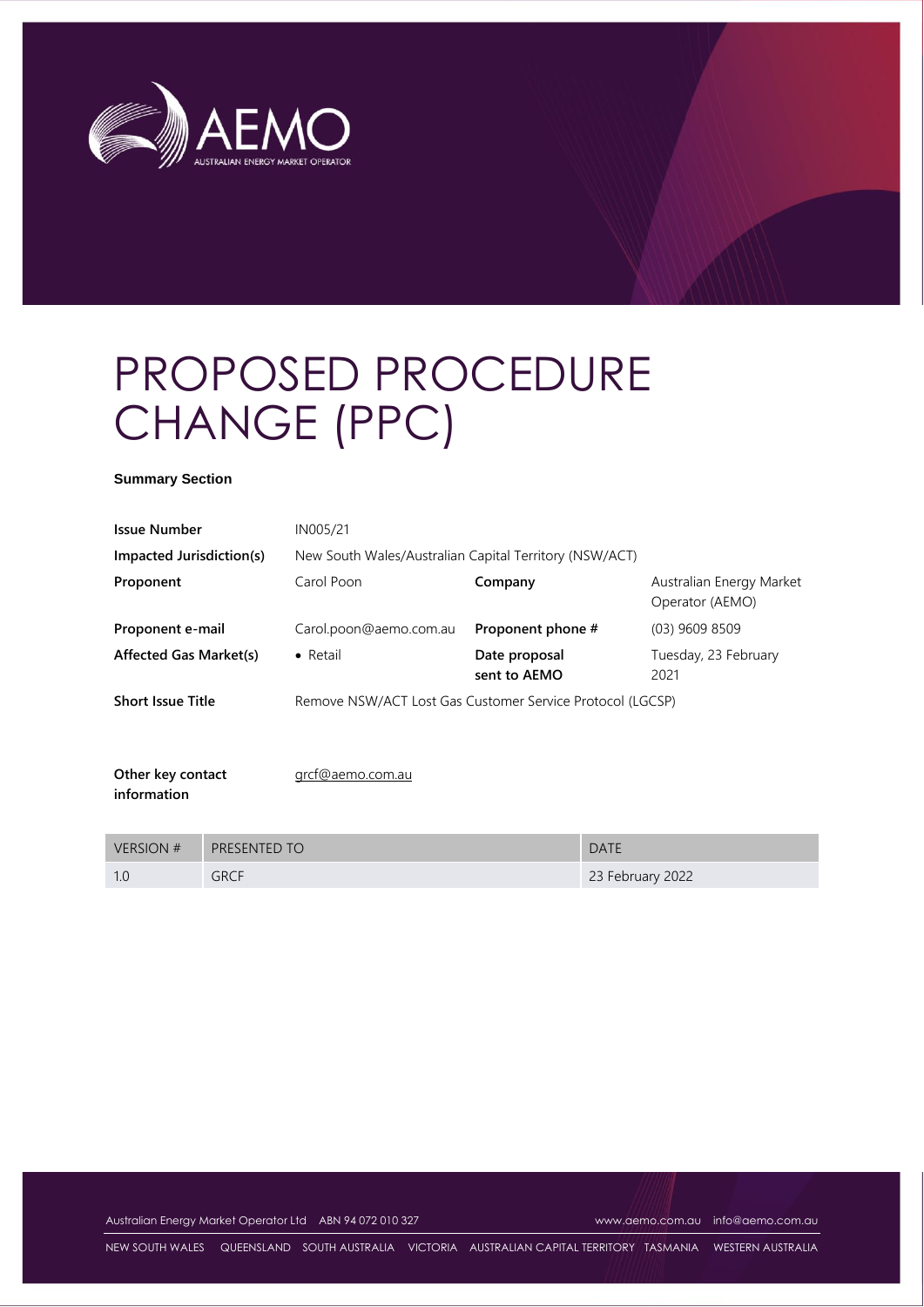

# **PROPOSED PROCEDURE CHANGE (PPC)**

# **DESCRIPTION OF CHANGES AND REASONS FOR CHANGES**

## **1.1 Background**

According to the Chapter 10 of the Retail Market Procedure (RMP) NSW/ACT, AEMO may provide a service that enables a customer to find out the identity of the current FRO of the delivery point at which that customer is supplied with gas ("lost *gas* customer service"). The lost gas customer service must be provided in accordance with a protocol LGCSP.

As per the current process, a gas customer can contact any Retailer or the Energy and Water Ombudsman NSW (EWON) to find out the identity of their current retailer within one business day. This formalised process ensures that a NSW/ACT gas customer is never placed in a position where they do not know the identity of their current Retailer for a sustained period of time.

In situations where the gas delivery point identifier is known, the customer's Retailer can be identified by querying the AEMO's NSW/ACT Gas Retail Market Business System (GRMBS).

Where the delivery point identifier is not known but the street address of the property with the gas connection is known, the customer's Retailer may be identified either by interrogating the relevant Network Operator's on-line system (where such access is available) or liaising directly with the relevant Network Operator.

AEMO requested feedback on the following proposal in Gas Market Issue (GMI) consultation that was sent to the Gas Retail Consultative Forum (GRCF) on the 25 November 2021.

- 1. Formalising the temporary work around: Access to NSW/ACT Network Operator's online system was terminated in 2016 when AEMO and NSW/ACT participants agreed to adopt the same uniformed business to business (B2B) transaction standards that operated in other east coast jurisdictions<sup>1</sup>. Because there was no equivalent B2B transaction for this lost gas customer service AEMO implemented a temporary workaround to overcome this issue by accessing the Complete MIRN listing provided by the relevant Network Operator which has proven to be the most effective means of managing this service. To formalise the workaround AEMO must update the LGCSP. Updating the LGCSP must be agreed by the EWON and GRCF participants.
- 2. Removing the requirement for GRCF Consultation when amending the LGCSP: AEMO consulted with internal stakeholders and proposed that any future changes to the LGCSP will not require to undergo a formal GRCF consultation. Any future proposed changes will be reviewed and agreed via a circular resolution between AEMO and EWON. AEMO proposed to remove the requirement for formal GRCF consultation from the Retail Market Procedures (RMP) NSW/ACT.
- 3. Removing Chapter 10 of RMP NSW/ACT: The changes proposed in this initiative make requirements in Chapter 10 of the RMP NSW/ACT redundant. Implementation of the initiative IN012/11 Process to Identify FRO allowed a Retailer to know the identity of the previous Retailer following a transfer. This feature also was included in the NARGP project. Since the implementation of the NARGP project, the Retailers ceased using the LGCSP process to identify the Retailer.

# **1.2 Outcome of GMI Consultation which closed 17 December 2021**

Feedback from the participants (refer to Attachment C) proposed removing the LGCSP process. EWON could seek resolution of a query from a lost gas customer from the relevant Network Operator.

<sup>&</sup>lt;sup>1</sup> Note – This was a project known as NSW/ACT Retail Gas Project (NARGP)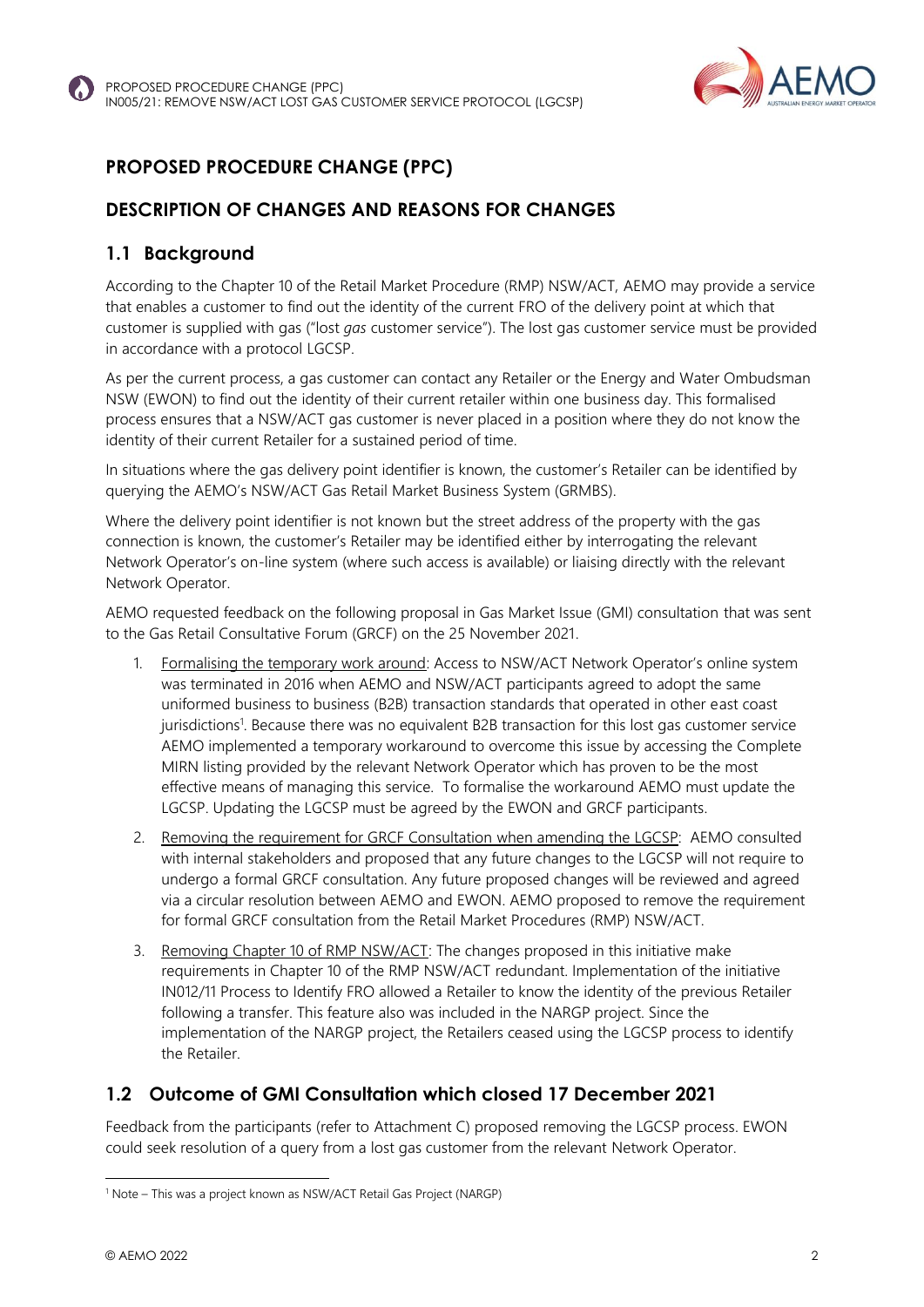



The proposal seeks approval from EWON for the following:

- Delete Chapter 10 from RMP NSW/ACT to remove the formal LGCSP process; and
- Remove LGCSP process.

In early February 2022, AEMO discussed the suggested change to the original solution covered by the GMI with EWON and the Network Operator's Jemena and AGIG.

EWON indicated they had no objections in principle to removing the protocol. They also noted that in practice they are most likely to contact the Network Operator anyway. AEMO responded that the National Energy Retail Law (NERL) clause 85 covers the obligation on Network Operator to provide details of a customer's Retailer when requested by EWON.

Jemena and AGIG indicated that they are generally supportive of the proposal. Jemena also noted that they anticipate that this initiative would create minimal in-practice change, given the very low volumes of EWON requests.

#### **2 REFERENCE DOCUMENTATION**

• RMP NSW/ACT (ver 27.0)

#### **3 OVERVIEW OF CHANGES**

The proposed change involves:

- 1. deleting Chapter 10 from the RMP NSW/ACT;
- 2. discontinuing the use of LGCSP. Under National Energy Retail Law (NERL) (section 85), the EWON can approach the Network Operator on behalf of the customer for the purpose of identifying their Retailer; and
- 3. EWON adopt the practice of contacting the Network Operator.

#### **4 LIKELY IMPLEMENTATION REQUIREMENTS AND EFFECTS**

Implementation of this initiative may require minor process changes for EWON to seek resolution of lost gas customer from the Network Operator instead of AEMO. In making the request to the Network Operator, it is recommended that where possible, EWON will obtain the meter number from the customer.

The figures below indicate rapid decline in the number of requests received by AEMO from EWON, particularly since 2016 when the NARGP was implemented.

|      | <b>Total LGC</b> |
|------|------------------|
| Year | requests         |
| 2014 | 958              |
| 2015 | 1009             |
| 2016 | 501              |
| 2017 | 265              |
| 2018 | 141              |
| 2019 | 69               |
| 2020 | 37               |
| 2021 | 11               |

Assuming the downward trend continues, the lost gas customer requests may eventually diminish. The proposed changes will also achieve harmony with other east coast jurisdictions.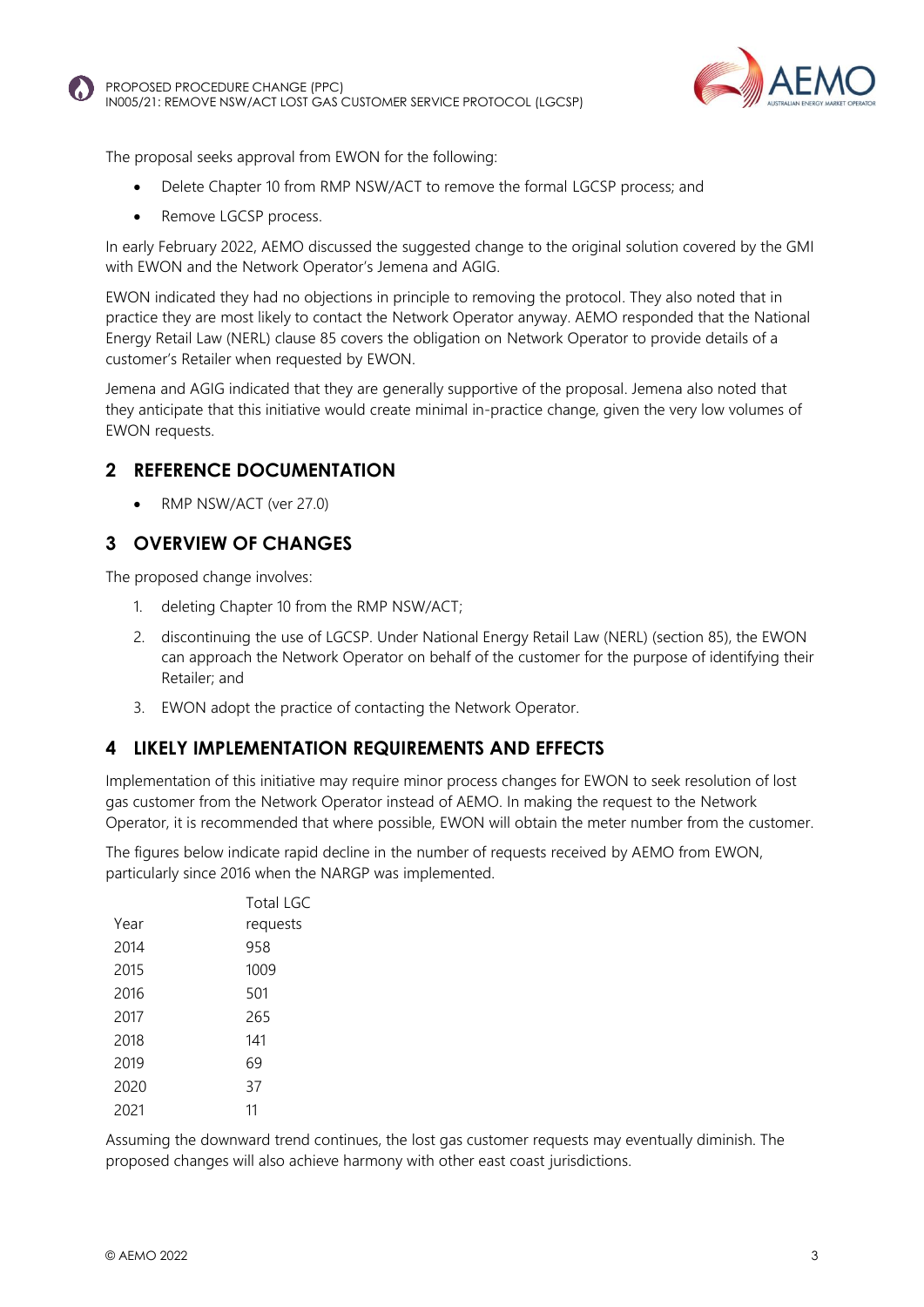



For the Network Operator , a minor process change may be required in relation to responding to EWON's lost gas customer request.

## **5 IMPACT OF ISSUE NOT PROCEEDING**

The current situation leads to:

- 1. Any procedure change requiring a formal GRCF consultation.
- 2. Multiple parties involved in resolution of lost gas customer queries resulting in delays.
- 3. EWON needs to obtain customer's explicit informed consent (EIC) before requesting AEMO to identify their retailer.
- 4. AEMO having to determine the customer's retailer from the Complete MIRN listing. The listing is updated once a month and hence the information may not be current.
- 5. The declining trend of yearly figures of lost gas customer requests will make the protocol redundant.

## **6 OVERALL COSTS, BENEFITS, AND MAGNITUDE OF THE CHANGES**

Implementation of this initiative is expected to deliver the following benefits:

- Speed up the resolution of a lost gas customer query.
- Eliminate duplication of processes, where EWON approaches AEMO and in some cases AEMO may need to approach the Network Operator to determine the customer's Retailer.
- Harmonise with other east coast jurisdictions since the protocol only exists in NSW/ACT.

AEMO considers this initiative will require the minor process change for EWON where resolution of lost gas customer queries will be sought from the Network Operator instead of AEMO.

There are no anticipated system changes for AEMO or participants because of this proposed change.

AEMO considers the order of magnitude of this change is 'non-material'.

#### **7 CONSISTENCY WITH NATIONAL GAS RULES (NGR) AND NATIONAL GAS OBJECTIVE (NGO)**

Regarding the changes in east-coast jurisdictions, AEMO's preliminary assessment of the proposal's consistency with the NGR and NGO is:

Consistency with National Gas Law (NGL) and NGR AEMO's view is that the proposed change is consistent with the NGL and NGR. No participant raised any objections during the consultations listed in Section 1.1 and participants will be given an opportunity during this PPC consultation to inform AEMO if they believe there is such an inconsistency.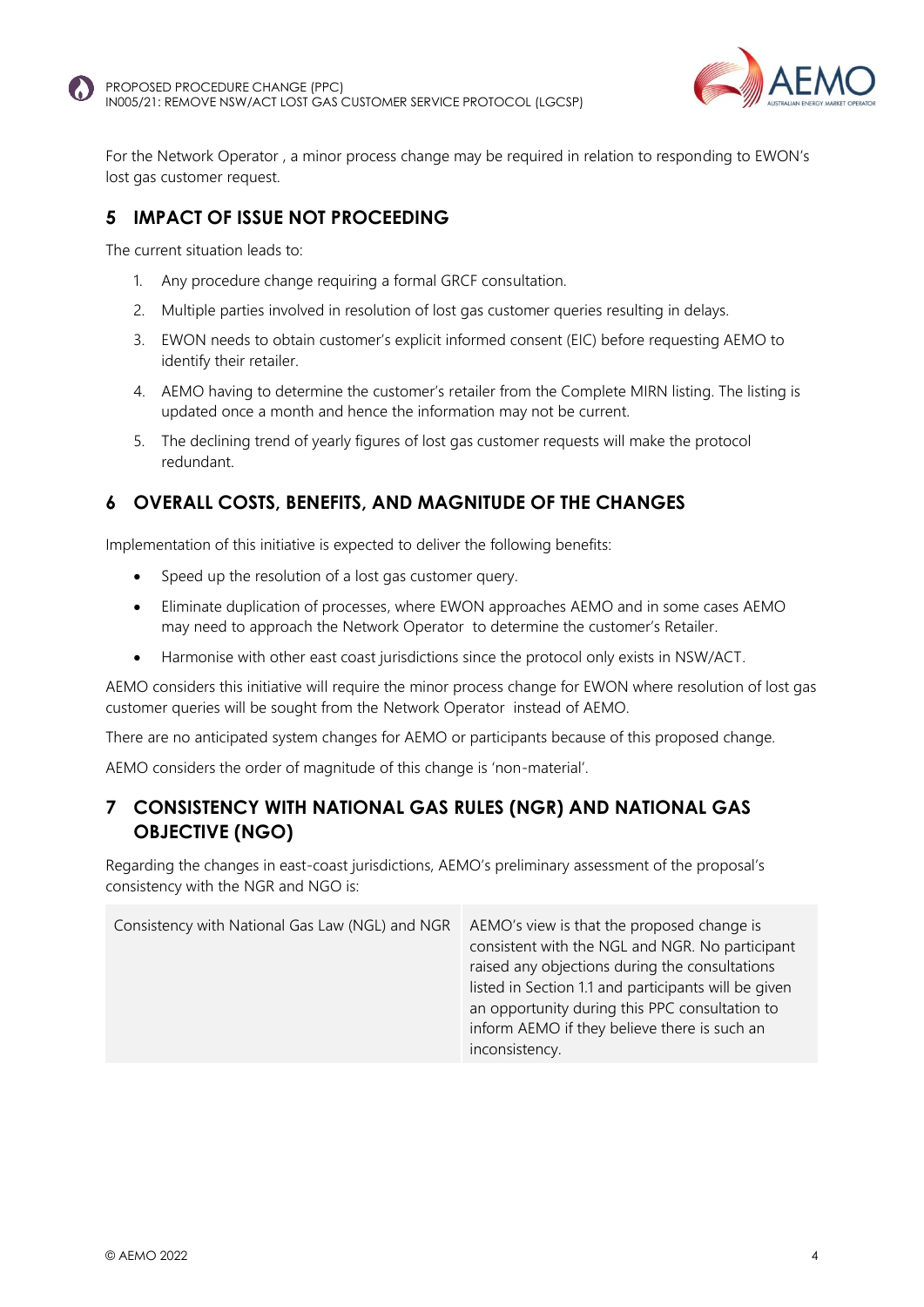

| National Gas Objective             | As outlined in Section 6, AEMO's view is that the<br>proposed change will help achieve the National<br>Gas Objective through two mechanisms:                                                                                                                                             |  |
|------------------------------------|------------------------------------------------------------------------------------------------------------------------------------------------------------------------------------------------------------------------------------------------------------------------------------------|--|
|                                    | Improving the efficiency of the operation<br>of the gas market by speeding up the<br>resolution of query.                                                                                                                                                                                |  |
|                                    | 2. Achieve harmony with other east coast<br>jurisdictions.                                                                                                                                                                                                                               |  |
| Any applicable access arrangements | AEMO's view is that the proposed change is not in<br>conflict with existing Access Arrangements.<br>Participants will be given an opportunity during<br>this PPC consultation to inform AEMO if they<br>believe the proposed change is in conflict with<br>existing Access Arrangements. |  |

#### **8 SUPPORTING DOCUMENTATION**

Refer to Attachment B (Proposed amendments to the RMP NSW/ACT).

## **9 PROPOSED TIMELINES**

AEMO proposes the following consultation timeline:

- Issue Proposed Procedure Change (PPC) on 23 February 2022.
- Submission on PPC closes 9 March 2022.
- Issue Impact and Implementation Report (IIR) on 21 March 2022.
- Submissions on IIR close 20 April 2022.
- Publish Notice of Decision 10 May 2022.
- Target effective date Monday 4 July 2022.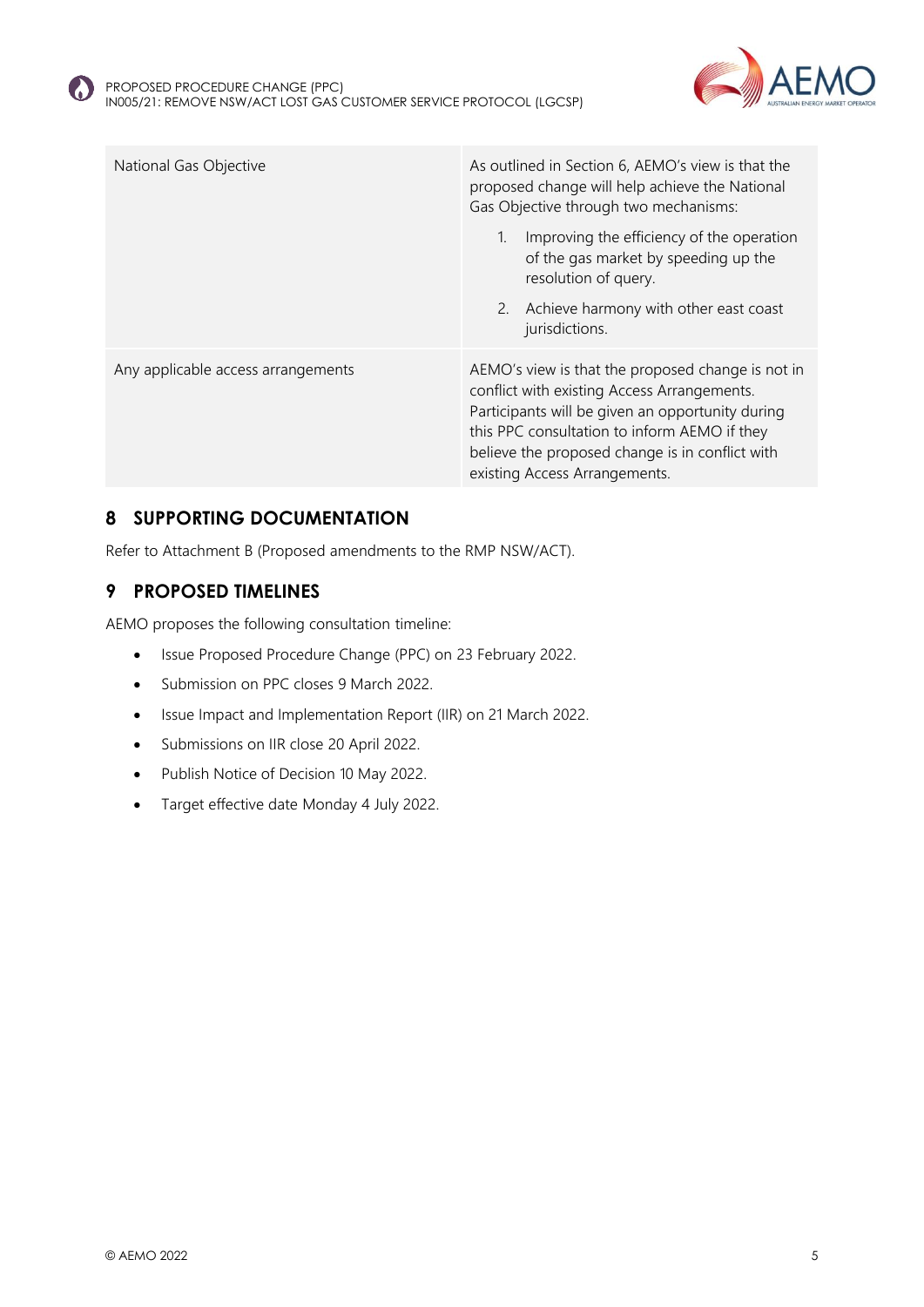



## **ATTACHMENT A – PPC RESPONSE TEMPLATE**

The PPC response template has been attached separately to this document.

Anyone wishing to make a submission to this PPC consultation are to use this response template.

Submissions close Wednesday 9 March 2022 and should be emailed to [grcf@aemo.com.au.](mailto:grcf@aemo.com.au)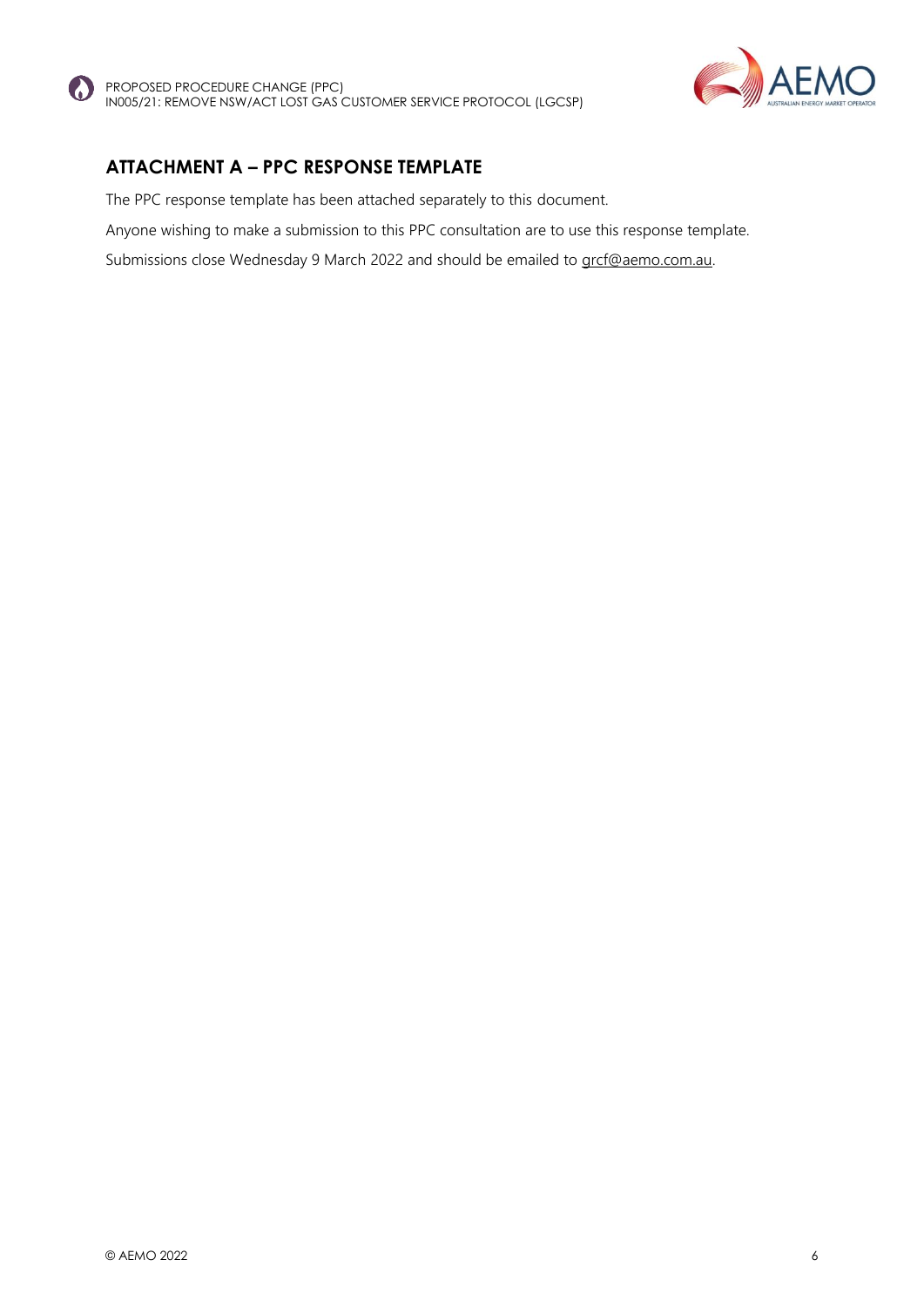



## **ATTACHMENT B – DOCUMENTATION CHANGES (SEE SECTION 3)**

Blue underline represents additions Red and strikeout represents deletions – Marked up changes

• RMP – NSW/ACT

#### **1.1.2 Wagga Wagga and Tamworth**

- (c) The following provisions of these Procedures apply to *Network Operators* in respect of the Wagga Wagga and Tamworth *network sections*:
	- (i) this clause 1.1.2;
	- (ii) clause 1.2.1 (Definitions) the definitions of *business day*, *gas day*, *hot water meter* and all other defined terms necessary to give meaning and effect to this clause 1.1.2, including any provision specified in this paragraph (c);
	- (iii) clause 1.2.2 (Interpretation);
	- (iv) clause 3.6.4 (Calculation of energy data hot water meters), consistent with the calculation in example 5 of clause 1.2.2(g) and as if the *common factor* were the water conversion factor as defined in that example;
	- (v) clause 4.2(b) (De-energising or disconnecting basic meters by Users);
	- (vi) clause 4.3 (Meter upgrade or downgrade), provided that the time by which the *Network Operator* is to provide information under paragraphs (c) and (d) is 5.00 pm on the 2nd *business day* before the relevant *meter* is to be upgraded or downgraded (as applicable), not the 2nd *business day* afterwards;
	- (vii) Chapters 6 and 11 (Customer transfer process and Customer transfer error correction process), subject to paragraph (f);
	- (viii) There is no clause 1.1.2 (c) (viii)

(viii) Chapter 10 (Lost gas customer process); and

(ix) Attachment 4 (Wagga Wagga and Tamworth information);

#### **CHAPTER 10. THERE IS NO CHAPTER 10**

#### **CHAPTER 10. LOST GAS CUSTOMER PROCESS**

#### **10.1 Lost Gas Customer Service Protocol**

- AEMO may provide a service that enables a *Customer* to find out the identity *FRO* of the *delivery point* at which that *Customer* is supplied with *gas* ("lost *gas* customer service").
- (b) The lost *gas* customer service must be provided in accordance with a protocol ("Lost Gas Customer Protocol").

#### **10.1.1 Amendment**

The Lost Gas Customer Protocol may only be amended by *AEMO* when such agreed with the recognised energy industry ombudsman for New South Wales and after undertaking one of the following consultative processes: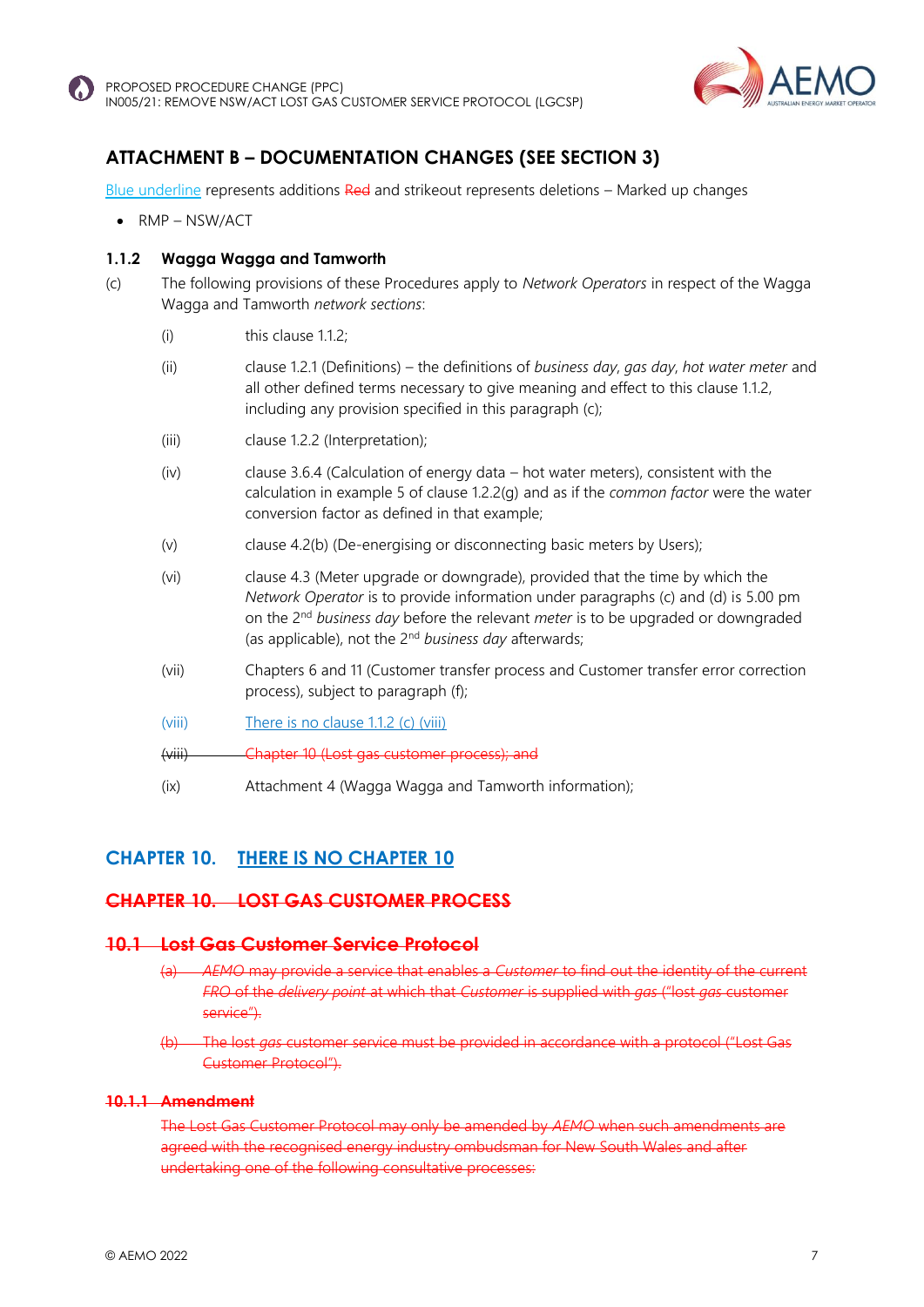



(a) the ordinary process for making Procedures under section 135EE of the Rules; or

(b) the expedited process for making Procedures under section 135EF of the Rules.

#### **10.1.2 Publication**

*AEMO* must *publish* the Lost Gas Customer Protocol as amended from time to time.

#### **10.1.3 Effect**

*Network Operator*s, *Retailers* and *AEMO* must comply with, and are bound by, the Lost Gas Customer Protocol in respect of the provision of information, giving of notice, delivery of notices or documents and making of requests, and the receipt of information, notices and documents or requests.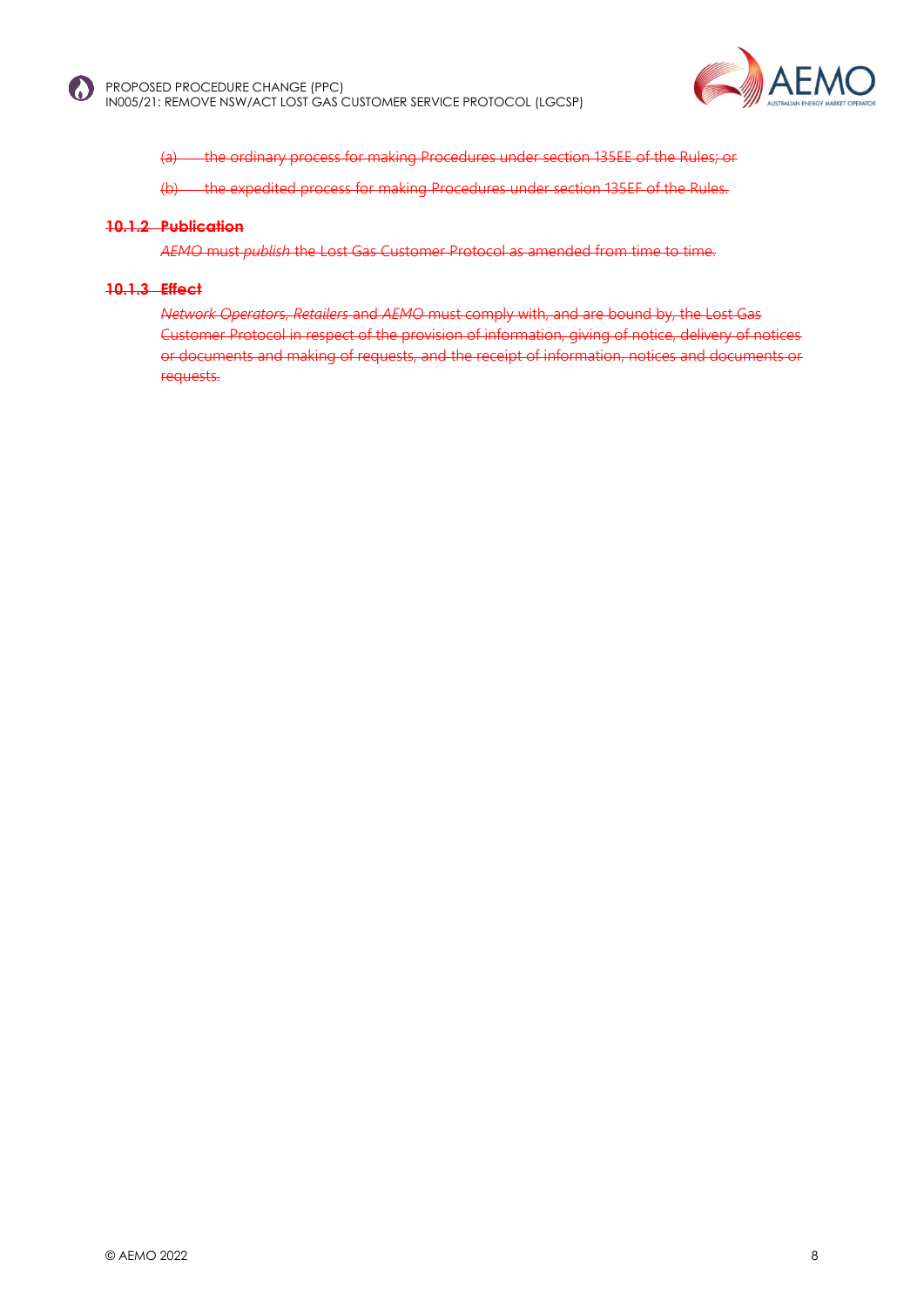

#### **ATTACHMENT C – GMI RESPONSE FOR IN005/21 (NSW LOST GAS PROTOCOL)**

| Question                                                 | Ref # | <b>Participant</b> | <b>Participant Response</b>                                                                                                                                                                                                                                                           | <b>AEMO Response (AEMO only)</b>                                                                   |
|----------------------------------------------------------|-------|--------------------|---------------------------------------------------------------------------------------------------------------------------------------------------------------------------------------------------------------------------------------------------------------------------------------|----------------------------------------------------------------------------------------------------|
| Does your<br>organization<br>support this<br>initiative? |       | <b>AGL</b>         | AEMO has advised that the number of requests is now very small. AGL also notes<br>that there are 5 separate retail Gas Markets operating, although this service only<br>supports a single market, NSW. Therefore, the option of removing the service<br>should also be considered.    | AEMO notes AGL's comment and agrees<br>with the suggestion of ending the LGCSP<br>process.         |
|                                                          |       |                    | This then leaves two options – end the process or retain and update the process.                                                                                                                                                                                                      |                                                                                                    |
|                                                          |       |                    | This process was originally developed prior to NECF when the relationship<br>between customer and retailer was linear. Following NECF, the relationship is<br>now triangular, and the Distributor is also obligated to support a customer enquiry,<br>under NERR CI 101, for example. |                                                                                                    |
|                                                          |       |                    | Equally under the NERL (Cl 85) both a Retailer and Distributor must provide<br>information to an Ombudsman on request.                                                                                                                                                                |                                                                                                    |
|                                                          |       |                    | Given those obligations, the small number of requests, and the fact that it only<br>serves a single market, it is reasonable to suggest that this procedure is no longer<br>required.                                                                                                 |                                                                                                    |
|                                                          |       |                    | If, however, AEMO wishes to continue with this procedure, then AGL has made<br>the following suggestions to improve the amended procedures but would NOT<br>support the element of removing the industry consultation on this topic.                                                  |                                                                                                    |
|                                                          |       |                    | While AGL can understand the desire to minimise formal consultation, AGL<br>believes that if this procedure is to continue then there should be some notification<br>to industry and opportunity to comment prior to a change being implemented.                                      |                                                                                                    |
|                                                          |       |                    | See below for proposed drafting.                                                                                                                                                                                                                                                      |                                                                                                    |
|                                                          | 2     | Energy Australia   | <b>No</b>                                                                                                                                                                                                                                                                             | AEMO notes Energy Australia's response<br>that they do not support the proposal as per<br>the GMI. |
|                                                          | 3     | Origin Energy      | Origin supports AEMO's purpose for amending the Lost Gas Customer Service<br>Protocol (LGSP) for identifying the current retailer.                                                                                                                                                    | AEMO notes Origin Energy's support for the<br>original proposal.                                   |
|                                                          |       |                    |                                                                                                                                                                                                                                                                                       | AEMO having considered internal<br>stakeholder and market participant feedback                     |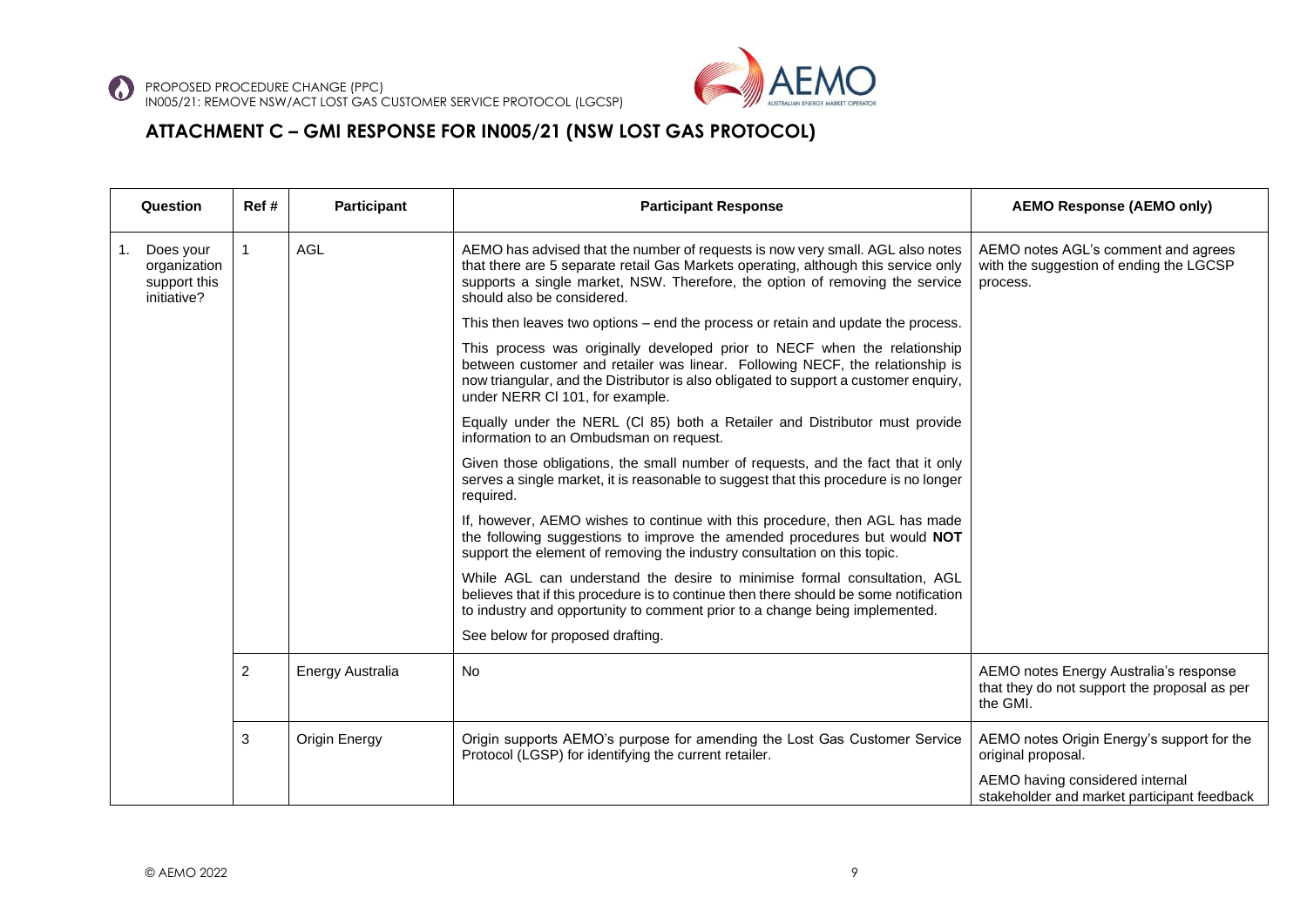



| Question | Ref# | <b>Participant</b> | <b>Participant Response</b>                                                                                                                                                                                                                                                                                                                                                                                                                                                                                                                                                                                                                                                                                                                                                                                                                                                                                                                                                                                                                                                                                             | <b>AEMO Response (AEMO only)</b>                                                                                                                               |
|----------|------|--------------------|-------------------------------------------------------------------------------------------------------------------------------------------------------------------------------------------------------------------------------------------------------------------------------------------------------------------------------------------------------------------------------------------------------------------------------------------------------------------------------------------------------------------------------------------------------------------------------------------------------------------------------------------------------------------------------------------------------------------------------------------------------------------------------------------------------------------------------------------------------------------------------------------------------------------------------------------------------------------------------------------------------------------------------------------------------------------------------------------------------------------------|----------------------------------------------------------------------------------------------------------------------------------------------------------------|
|          |      |                    | Origin questions AEMO on removing chapter 10 of the NSW/ACT RMPs. The<br>relevance for Chapter 10, outlines the service that enables a customer to identify<br>the current FRO in accordance with the LGCSP and associated obligations.<br>10.1.1 can be altered so any amendments to the LGSP are agreed between<br>AEMO and EWON. Consequently, clauses (a) and (b) can be removed.<br>10.1.3 can accordingly be updated for AEMO to comply with the LGCSP.                                                                                                                                                                                                                                                                                                                                                                                                                                                                                                                                                                                                                                                           | (refer to feedback from AGL, Energy<br>Australia and Red/Lumo), has amended the<br>proposal to end the LGCSP as it simplifies<br>the process for the industry. |
|          | 4    | Red/Lumo           | Red Energy and Lumo Energy (Red and Lumo) do not support formalising the<br>temporary work around as proposed in the GMI. Should AEMO continue to retain<br>a role in this space, we do not agree with the complete removal of Chapter 10.<br>We consider that AEMO should maintain transparency and continue to publish<br>the Lost Gas Customer Service Protocol - as agreed between AEMO and EWON<br>- and advise the GRCF when a new version is published. We agree that the<br>Protocol does not require GRCF approval and/or consultation in any revisions to<br>it.<br>Red and Lumo would like to table a different option for consideration in the GMI.<br>We suggest instead that the Lost Gas Customer Service Protocol (LGCSP) is no<br>longer required and it should be unnecessary for AEMO to be involved in the<br>process at all.<br>In consideration of removing the LGCSP entirely:<br>Firstly, a customer should be able to identify their incumbent retailer (FRO\USR)<br>by contacting their distributor (or Network Operator) as provided for in Rule 101<br>of the National Energy Retail Rules. | AEMO notes Red/Lumo's comment and<br>agrees with the suggestion of ending the<br>LGCSP process.                                                                |
|          |      |                    | Alternatively, a customer contacting EWON will, according to EWON's website,<br>be directed to speak with their retailer. With appropriate advice from EWON, a<br>customer will be able to identify and contact their distributor and thereby identify<br>their retailer.                                                                                                                                                                                                                                                                                                                                                                                                                                                                                                                                                                                                                                                                                                                                                                                                                                               |                                                                                                                                                                |
|          |      |                    | Failing that, under the National Energy Retail Law (section 85), EWON should be<br>able to approach a distributor (on behalf of a customer) and be advised of the<br>customer's retailer.                                                                                                                                                                                                                                                                                                                                                                                                                                                                                                                                                                                                                                                                                                                                                                                                                                                                                                                               |                                                                                                                                                                |
|          |      |                    | Neither of these methods of discovering the current retailer require AEMO or the<br>continuation of a temporary workaround which has been unnecessarily<br>perpetuated.                                                                                                                                                                                                                                                                                                                                                                                                                                                                                                                                                                                                                                                                                                                                                                                                                                                                                                                                                 |                                                                                                                                                                |
|          | 5    | <b>AGL</b>         | There should be no system or process issues for AGL.                                                                                                                                                                                                                                                                                                                                                                                                                                                                                                                                                                                                                                                                                                                                                                                                                                                                                                                                                                                                                                                                    | AEMO notes AGL's comment.                                                                                                                                      |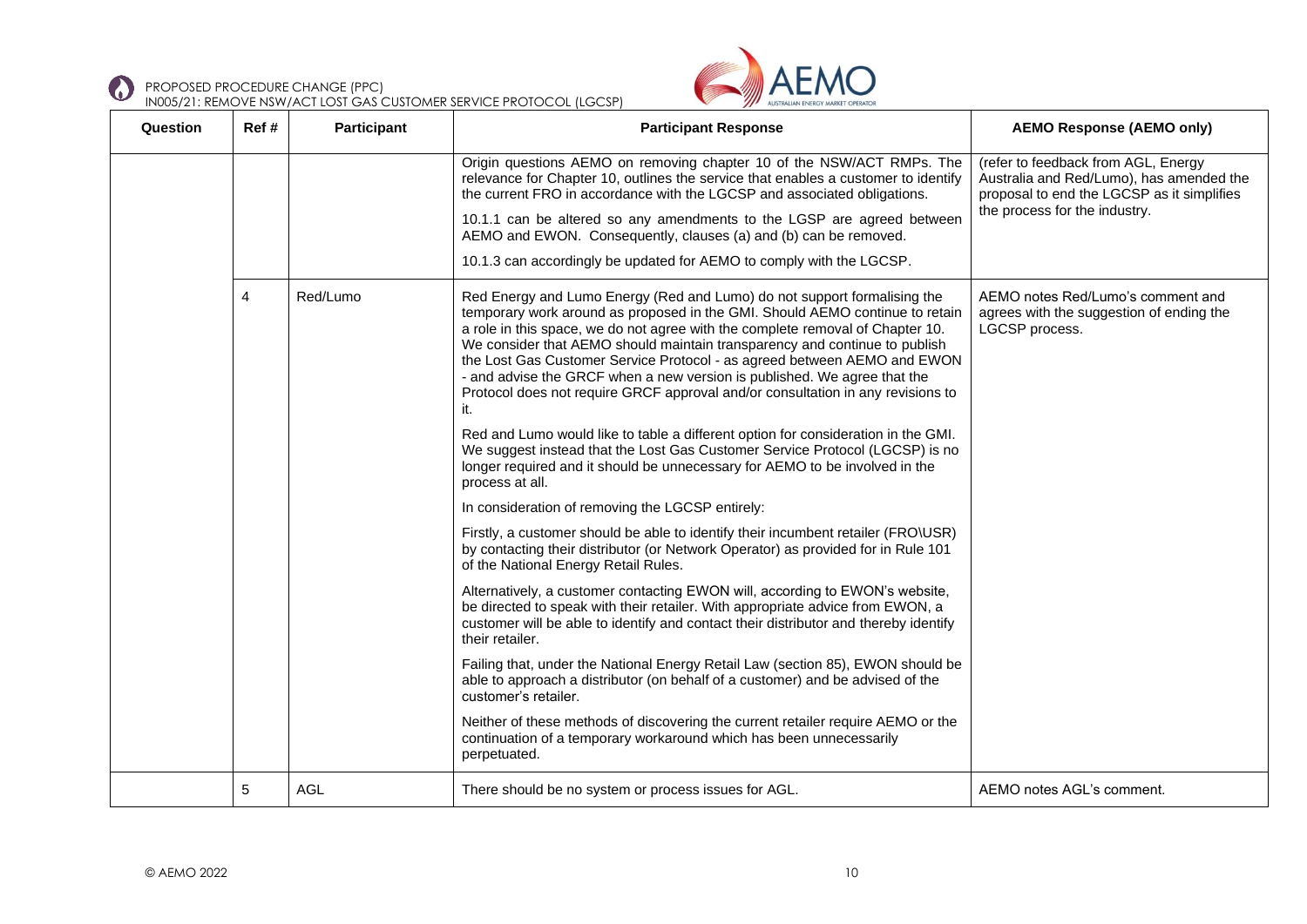



|    | Question                                     | Ref#           | <b>Participant</b>      | <b>Participant Response</b>                                                                                                                                                                                                                                                                                                                                                                                                                                                                                                                                                                                                                                                                                                                                                                                                                                                                                                                                                                                                                                                                                                                                                                                                                                                         | <b>AEMO Response (AEMO only)</b>                                                                        |
|----|----------------------------------------------|----------------|-------------------------|-------------------------------------------------------------------------------------------------------------------------------------------------------------------------------------------------------------------------------------------------------------------------------------------------------------------------------------------------------------------------------------------------------------------------------------------------------------------------------------------------------------------------------------------------------------------------------------------------------------------------------------------------------------------------------------------------------------------------------------------------------------------------------------------------------------------------------------------------------------------------------------------------------------------------------------------------------------------------------------------------------------------------------------------------------------------------------------------------------------------------------------------------------------------------------------------------------------------------------------------------------------------------------------|---------------------------------------------------------------------------------------------------------|
| 2. | Does your<br>organisation                    | 6              | Energy Australia        | <b>No</b>                                                                                                                                                                                                                                                                                                                                                                                                                                                                                                                                                                                                                                                                                                                                                                                                                                                                                                                                                                                                                                                                                                                                                                                                                                                                           | AEMO notes Energy Australia's comment.                                                                  |
|    | expect any<br>system                         | $\overline{7}$ | Origin Energy           | <b>No</b>                                                                                                                                                                                                                                                                                                                                                                                                                                                                                                                                                                                                                                                                                                                                                                                                                                                                                                                                                                                                                                                                                                                                                                                                                                                                           | AEMO notes Origin Energy's comment.                                                                     |
|    | impacts<br>because of<br>this<br>initiative? | 8              | Red/Lumo                | Red and Lumo expect no system impacts as a result of this initiative.                                                                                                                                                                                                                                                                                                                                                                                                                                                                                                                                                                                                                                                                                                                                                                                                                                                                                                                                                                                                                                                                                                                                                                                                               | AEMO notes Red/Lumo's comment.                                                                          |
| 3. | Any other<br>comments                        | 9              | <b>AGL</b>              | No further comments                                                                                                                                                                                                                                                                                                                                                                                                                                                                                                                                                                                                                                                                                                                                                                                                                                                                                                                                                                                                                                                                                                                                                                                                                                                                 |                                                                                                         |
|    | on this<br>proposal?                         | 10             | <b>Energy Australia</b> | In support of removing the LGCSP entirely:<br>Customers already have the ability/process to identify their incumbent retailer<br>(FRO\USR) by contacting their distributor (or Network Operator) as provided for<br>in Rule $101(1)$ of the NERR $v30$<br>101 (1) If a shared customer makes an enquiry to the distributor about an issue<br>relating to the sale of energy the distributor must:<br>(a)  refer the customer to the retailer's enquiry telephone number where<br>practicable; or<br>(b) otherwise, as soon as practicable, but no later than the next business day<br>after receiving the enquiry or complaint, provide the retailer with the details of the<br>enquiry<br>This process is also afforded to EWON, as they are permitted to approach a<br>distributor on behalf of a customer and be advised of the customer's retailer (or<br>previous FRO) under NERL v: 20.5.2021<br>85 - Information and assistance requirements<br>(1) A retailer or distributor must provide information and assistance relating to a<br>small customer complaint or dispute to the energy ombudsman on request by<br>the ombudsman.<br>Based on the above EnergyAustralia see this Protocol as a duplication of a rule<br>already in existence and is therefore not required. | AEMO notes Energy Australia's comment<br>and agrees with the suggestion of ending the<br>LGCSP process. |
|    |                                              | 11             | Origin Energy           | <b>No</b>                                                                                                                                                                                                                                                                                                                                                                                                                                                                                                                                                                                                                                                                                                                                                                                                                                                                                                                                                                                                                                                                                                                                                                                                                                                                           | AEMO notes Origin Energy's comment.                                                                     |